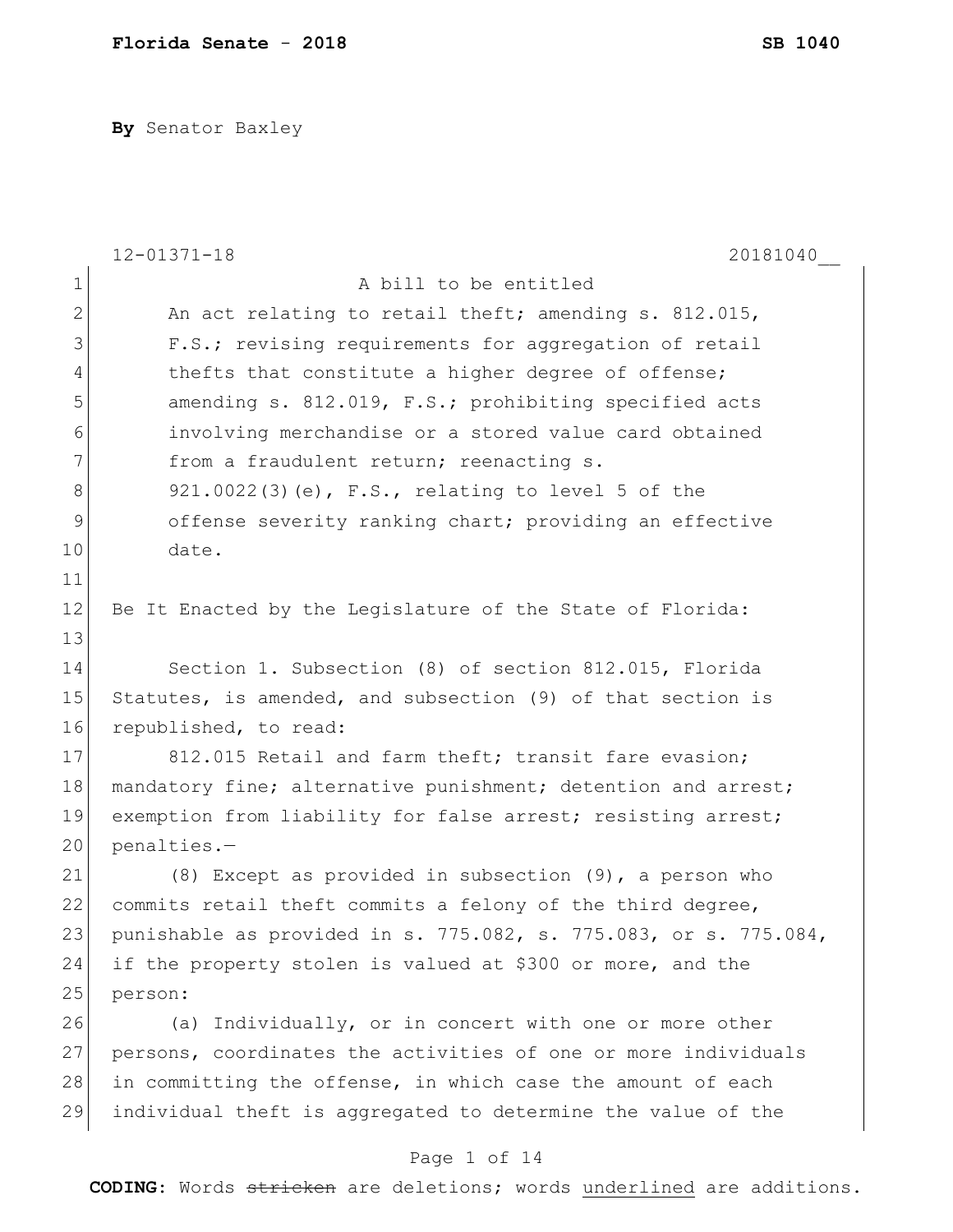|    | $12 - 01371 - 18$<br>20181040                                    |
|----|------------------------------------------------------------------|
| 30 | property stolen;                                                 |
| 31 | (b) Individually, or in concert with one or more other           |
| 32 | persons, commits theft of any merchandise from one or more       |
| 33 | locations over a 90-day period with an aggregate value of more   |
| 34 | than \$1,000 Commits theft from more than one location within a  |
| 35 | 48-hour period, in which case the amount of each individual      |
| 36 | theft is aggregated to determine the value of the property       |
| 37 | stolen;                                                          |
| 38 | (c) Acts in concert with one or more other individuals           |
| 39 | within one or more establishments to distract the merchant,      |
| 40 | merchant's employee, or law enforcement officer in order to      |
| 41 | carry out the offense, or acts in other ways to coordinate       |
| 42 | efforts to carry out the offense; or                             |
| 43 | (d) Commits the offense through the purchase of merchandise      |
| 44 | in a package or box that contains merchandise other than, or in  |
| 45 | addition to, the merchandise purported to be contained in the    |
| 46 | package or box.                                                  |
| 47 | (9) A person commits a felony of the second degree,              |
| 48 | punishable as provided in s. 775.082, s. 775.083, or s. 775.084, |
| 49 | if the person:                                                   |
| 50 | (a) Violates subsection (8) and has previously been              |
| 51 | convicted of a violation of subsection (8); or                   |
| 52 | (b) Individually, or in concert with one or more other           |
| 53 | persons, coordinates the activities of one or more persons in    |
| 54 | committing the offense of retail theft where the stolen property |
| 55 | has a value in excess of \$3,000.                                |
| 56 | Section 2. Subsection (3) is added to section 812.019,           |
| 57 | Florida Statutes, to read:                                       |
| 58 | 812.019 Dealing in stolen property.-                             |

# Page 2 of 14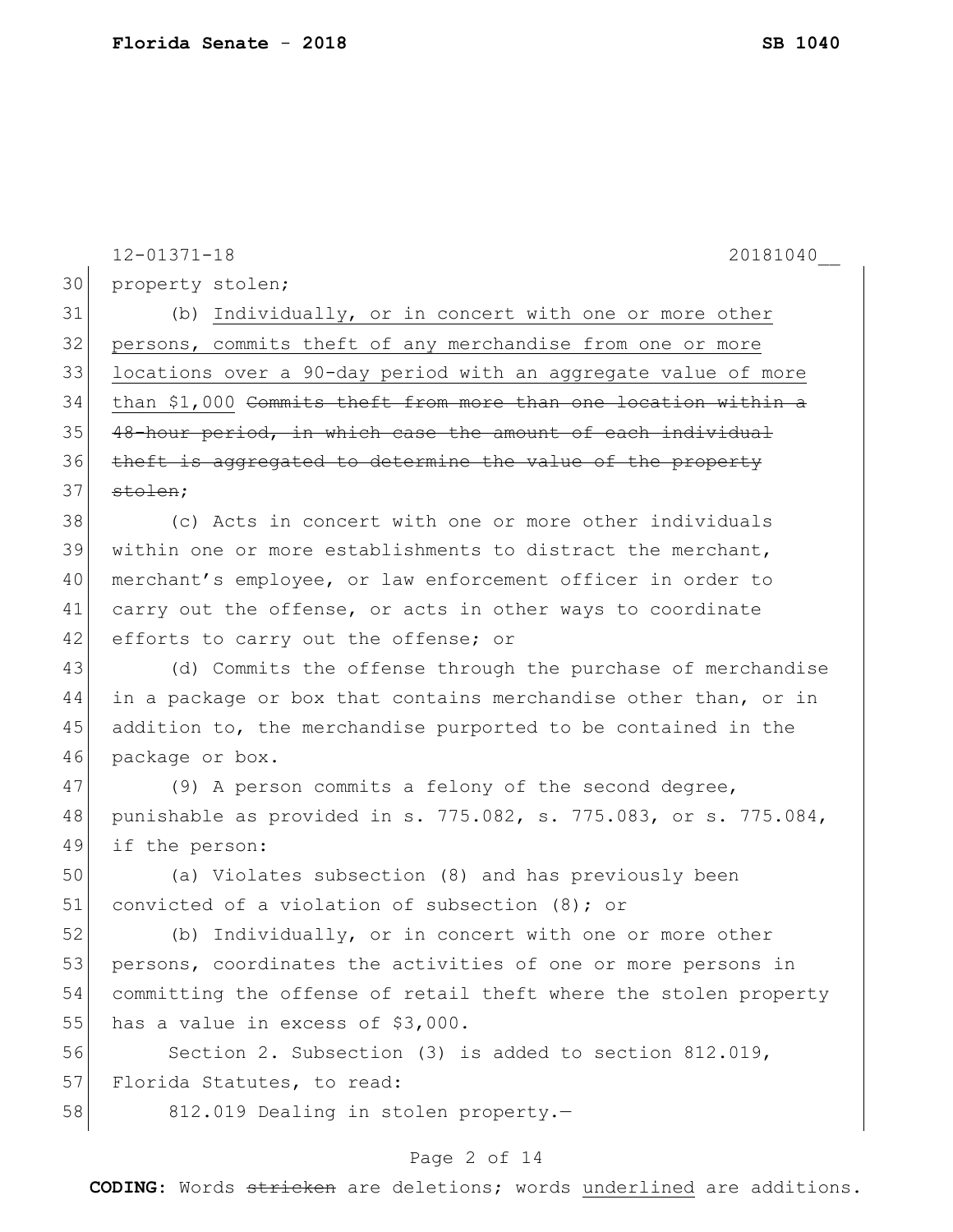| 59 |                                                                |        | (3) Any person who receives, possesses, or purchases any         |
|----|----------------------------------------------------------------|--------|------------------------------------------------------------------|
| 60 | merchandise or stored value card obtained from a fraudulent    |        |                                                                  |
| 61 | return with the knowledge that the merchandise or stored value |        |                                                                  |
| 62 |                                                                |        | card was obtained in violation of s. 812.015 commits a felony of |
| 63 | the third degree, punishable as provided in ss. 775.082,       |        |                                                                  |
| 64 | 775.083, and 775.084.                                          |        |                                                                  |
| 65 |                                                                |        | Section 3. For the purpose of incorporating the amendment        |
| 66 | made by this act to section 812.015, Florida Statutes, in a    |        |                                                                  |
| 67 | reference thereto, paragraph (e) of subsection (3) of section  |        |                                                                  |
| 68 | 921.0022, Florida Statutes, is reenacted to read:              |        |                                                                  |
| 69 |                                                                |        | 921.0022 Criminal Punishment Code; offense severity ranking      |
| 70 | $chart. -$                                                     |        |                                                                  |
| 71 | (3) OFFENSE SEVERITY RANKING CHART                             |        |                                                                  |
| 72 | $(e)$ LEVEL 5                                                  |        |                                                                  |
| 73 |                                                                |        |                                                                  |
|    | Florida                                                        | Felony |                                                                  |
|    | Statute                                                        | Degree | Description                                                      |
| 74 |                                                                |        |                                                                  |
|    | 316.027(2)(a)                                                  | 3rd    | Accidents involving                                              |
|    |                                                                |        | personal injuries other                                          |
|    |                                                                |        | than serious bodily                                              |
|    |                                                                |        | injury, failure to stop;                                         |
|    |                                                                |        | leaving scene.                                                   |
| 75 |                                                                |        |                                                                  |
|    | 316.1935(4)(a)                                                 | 2nd    | Aggravated fleeing or                                            |
|    |                                                                |        | eluding.                                                         |
| 76 |                                                                |        |                                                                  |
|    | 316.80(2)                                                      | 2nd    | Unlawful conveyance of                                           |
|    |                                                                |        | fuel; obtaining fuel                                             |
|    |                                                                |        |                                                                  |

# Page 3 of 14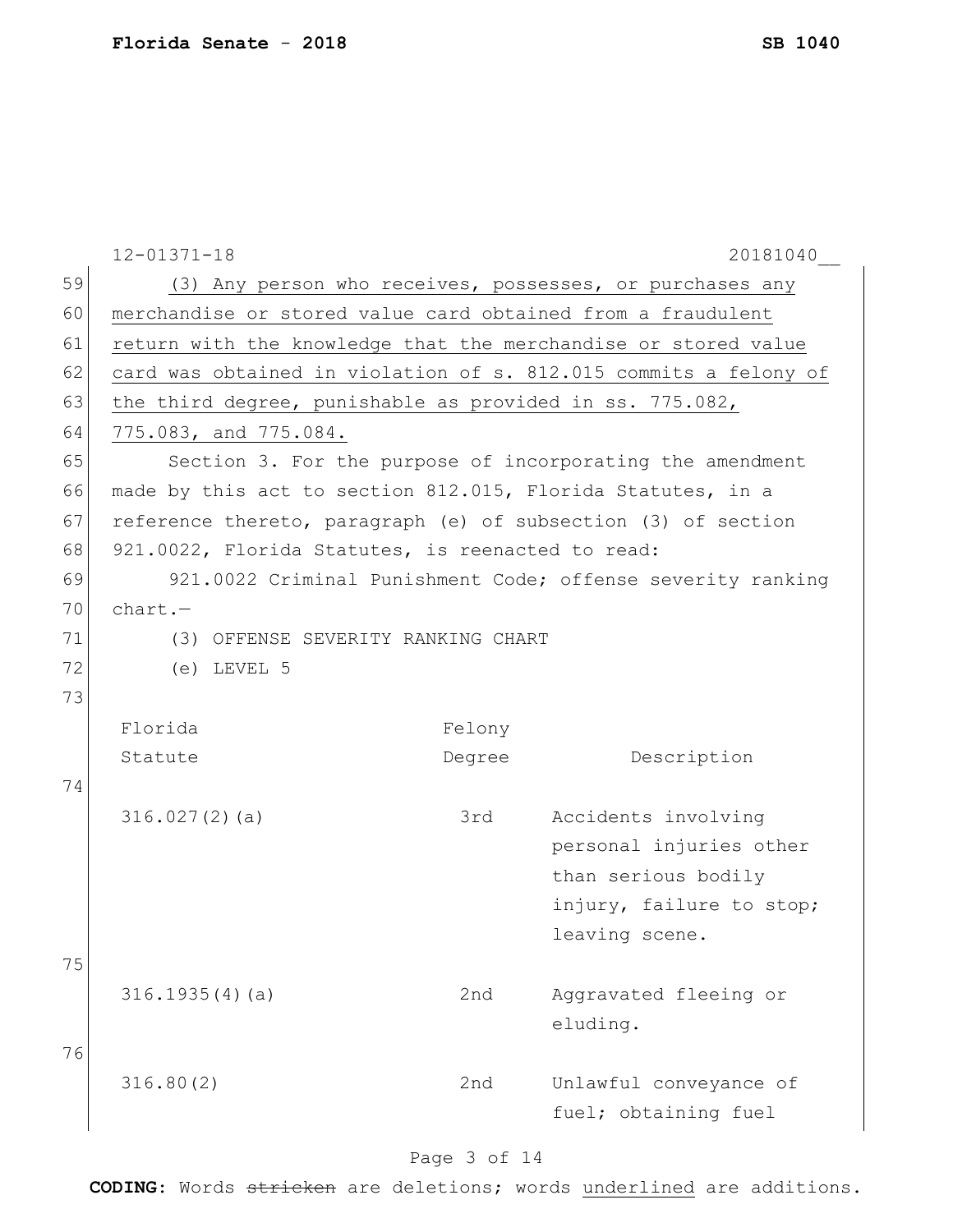|    | $12 - 01371 - 18$ |     | 20181040                                                                                                                                                                                                                                                                                                                                                                                                        |
|----|-------------------|-----|-----------------------------------------------------------------------------------------------------------------------------------------------------------------------------------------------------------------------------------------------------------------------------------------------------------------------------------------------------------------------------------------------------------------|
| 77 |                   |     | fraudulently.                                                                                                                                                                                                                                                                                                                                                                                                   |
| 78 | 322.34(6)         | 3rd | Careless operation of<br>motor vehicle with<br>suspended license,<br>resulting in death or<br>serious bodily injury.                                                                                                                                                                                                                                                                                            |
| 79 | 327.30(5)         | 3rd | Vessel accidents<br>involving personal<br>injury; leaving scene.                                                                                                                                                                                                                                                                                                                                                |
|    | 379.365(2)(c)1.   | 3rd | Violation of rules<br>relating to: willful<br>molestation of stone<br>crab traps, lines, or<br>buoys; illegal<br>bartering, trading, or<br>sale, conspiring or<br>aiding in such barter,<br>trade, or sale, or<br>supplying, agreeing to<br>supply, aiding in<br>supplying, or giving<br>away stone crab trap<br>tags or certificates;<br>making, altering,<br>forging, counterfeiting,<br>or reproducing stone |

# Page 4 of 14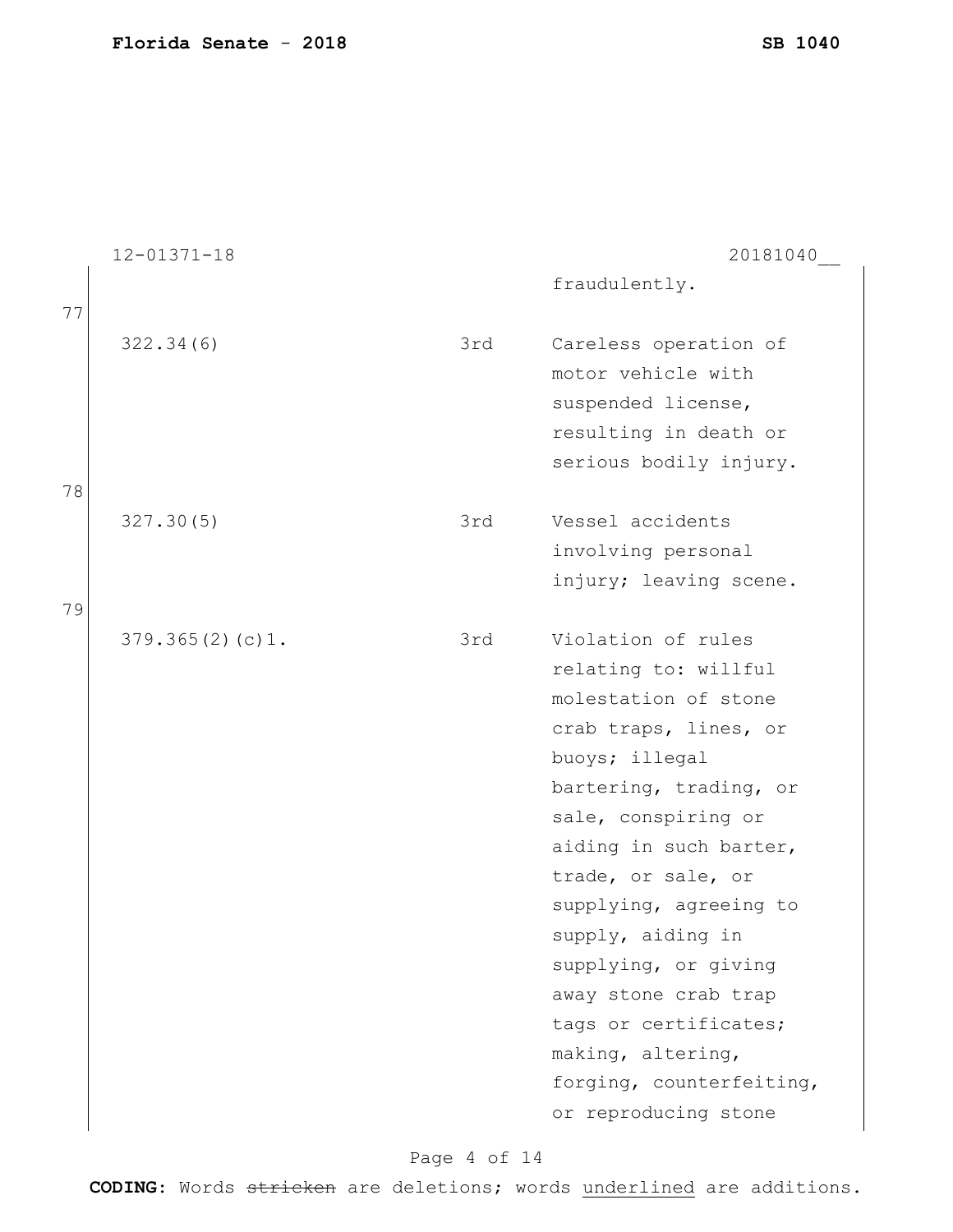|    | $12 - 01371 - 18$   |     | 20181040                 |
|----|---------------------|-----|--------------------------|
|    |                     |     | crab trap tags;          |
|    |                     |     | possession of forged,    |
|    |                     |     | counterfeit, or          |
|    |                     |     | imitation stone crab     |
|    |                     |     | trap tags; and engaging  |
|    |                     |     | in the commercial        |
|    |                     |     | harvest of stone crabs   |
|    |                     |     | while license is         |
|    |                     |     | suspended or revoked.    |
| 80 |                     |     |                          |
|    | 379.367(4)          | 3rd | Willful molestation of a |
|    |                     |     | commercial harvester's   |
|    |                     |     | spiny lobster trap,      |
|    |                     |     | line, or buoy.           |
| 81 | $379.407(5)$ (b) 3. | 3rd | Possession of 100 or     |
|    |                     |     | more undersized spiny    |
|    |                     |     | lobsters.                |
| 82 |                     |     |                          |
|    | 381.0041(11)(b)     | 3rd | Donate blood, plasma, or |
|    |                     |     | organs knowing HIV       |
|    |                     |     | positive.                |
| 83 |                     |     |                          |
|    | 440.10(1)(q)        | 2nd | Failure to obtain        |
|    |                     |     | workers' compensation    |
|    |                     |     | coverage.                |
| 84 |                     |     |                          |
|    | 440.105(5)          | 2nd | Unlawful solicitation    |
|    |                     |     | for the purpose of       |

# Page 5 of 14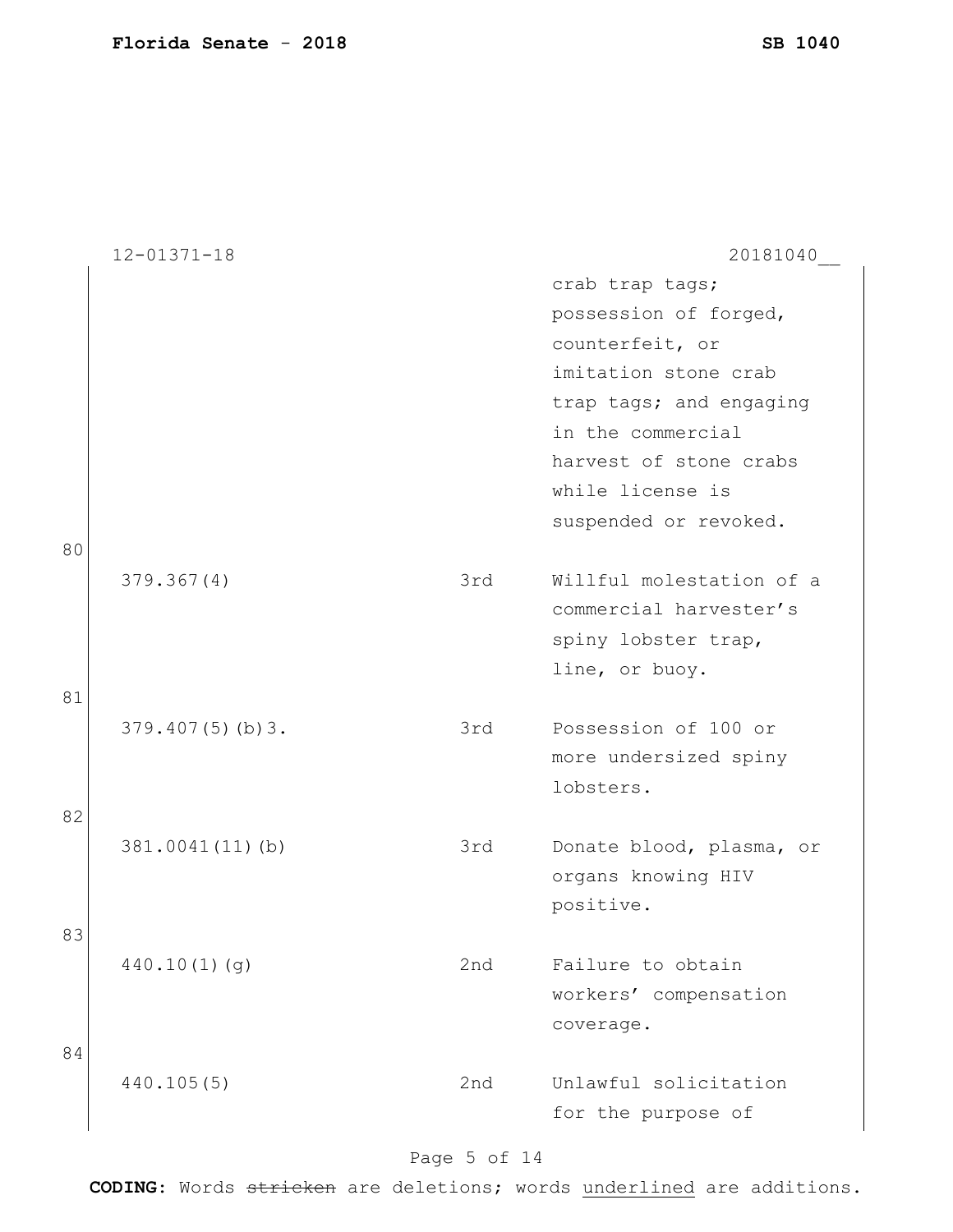|    | $12 - 01371 - 18$ |     | 20181040                 |
|----|-------------------|-----|--------------------------|
|    |                   |     | making workers'          |
|    |                   |     | compensation claims.     |
| 85 |                   |     |                          |
|    | 440.381(2)        | 2nd | Submission of false,     |
|    |                   |     | misleading, or           |
|    |                   |     | incomplete information   |
|    |                   |     | with the purpose of      |
|    |                   |     | avoiding or reducing     |
|    |                   |     | workers' compensation    |
|    |                   |     | premiums.                |
| 86 |                   |     |                          |
|    | 624.401(4)(b)2.   | 2nd | Transacting insurance    |
|    |                   |     | without a certificate or |
|    |                   |     | authority; premium       |
|    |                   |     | collected \$20,000 or    |
|    |                   |     | more but less than       |
|    |                   |     | \$100,000.               |
| 87 |                   |     |                          |
|    | 626.902(1)(c)     | 2nd | Representing an          |
|    |                   |     | unauthorized insurer;    |
|    |                   |     | repeat offender.         |
| 88 |                   |     |                          |
|    | 790.01(2)         | 3rd | Carrying a concealed     |
|    |                   |     | firearm.                 |
| 89 |                   |     |                          |
|    | 790.162           | 2nd | Threat to throw or       |
|    |                   |     | discharge destructive    |
|    |                   |     | device.                  |
| 90 |                   |     |                          |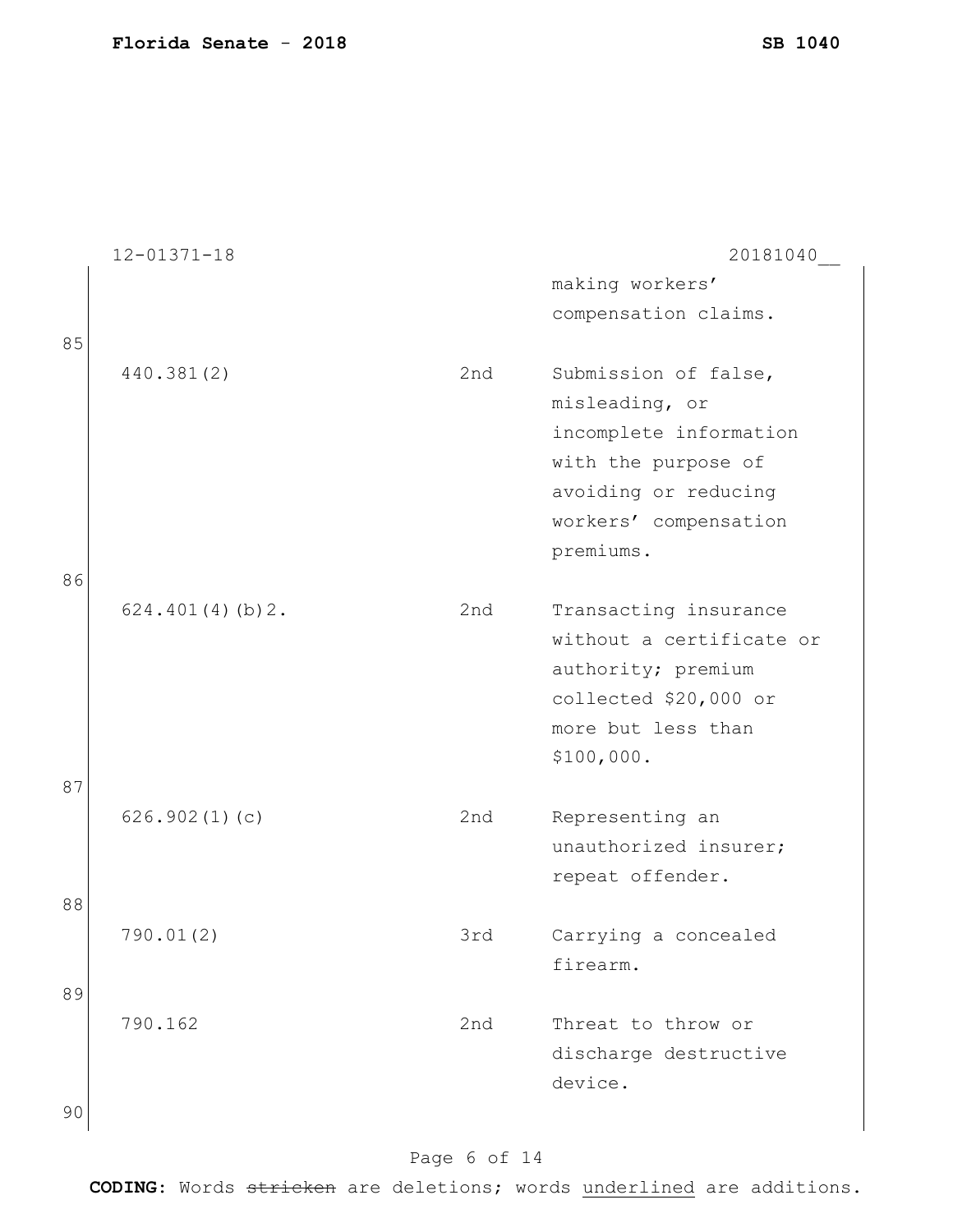12-01371-18 20181040\_\_ 790.163(1) 2nd False report of bomb, explosive, weapon of mass destruction, or use of firearms in violent manner. 91 790.221(1) 2nd Possession of shortbarreled shotgun or machine gun. 92 790.23 2nd Felons in possession of firearms, ammunition, or electronic weapons or devices. 93 796.05(1) 2nd Live on earnings of a prostitute; 1st offense. 94 800.04(6)(c) 3rd Lewd or lascivious conduct; offender less than 18 years of age. 95 800.04(7)(b) 2nd Lewd or lascivious exhibition; offender 18 years of age or older. 96 806.111(1) 3rd Possess, manufacture, or dispense fire bomb with intent to damage any

Page 7 of 14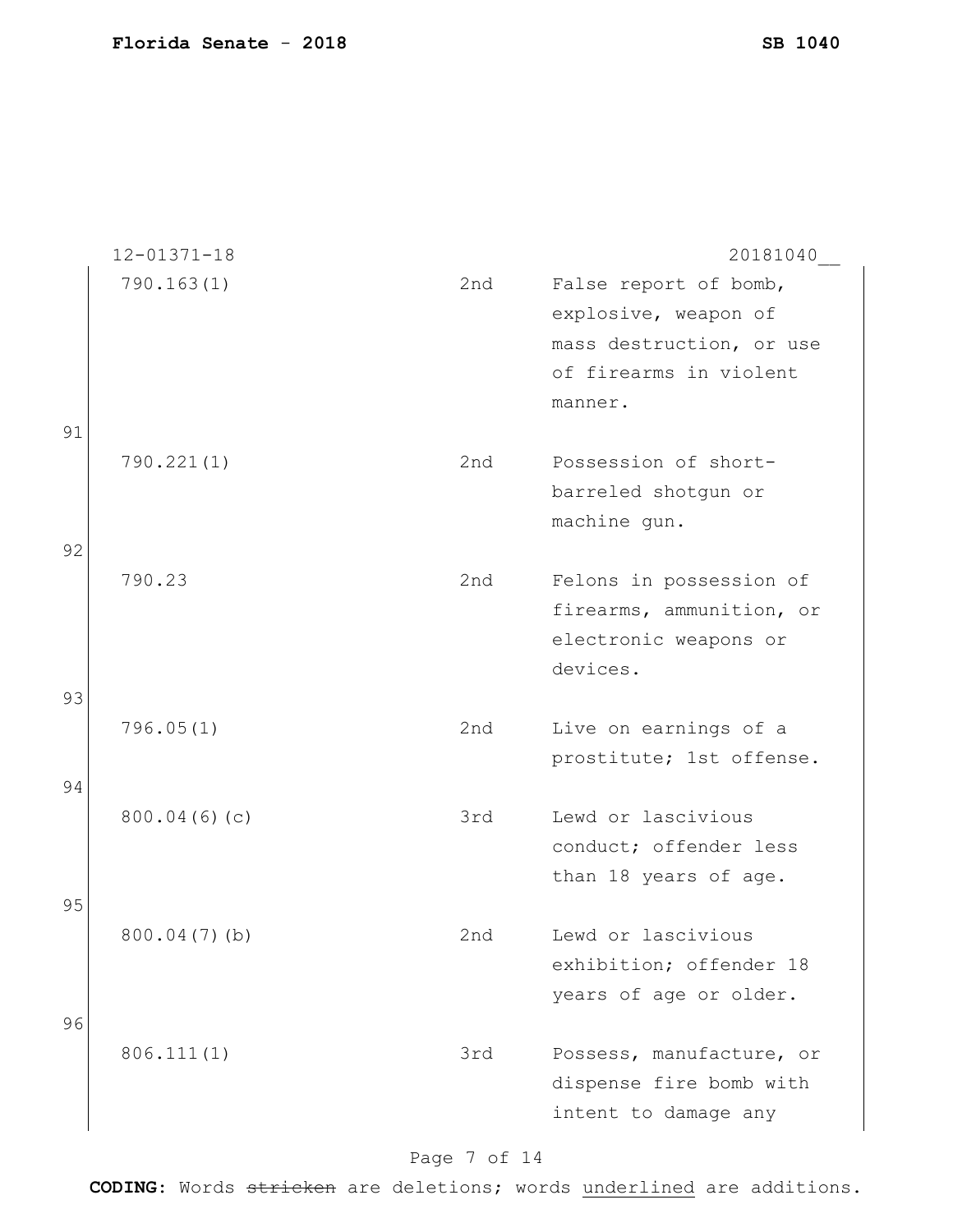12-01371-18 20181040\_\_ structure or property. 97 812.0145(2)(b) 2nd Theft from person 65 years of age or older; \$10,000 or more but less than \$50,000. 98 812.015(8) 3rd Retail theft; property stolen is valued at \$300 or more and one or more specified acts. 99 812.019(1) 2nd Stolen property; dealing in or trafficking in. 100 812.131(2)(b) 3rd Robbery by sudden snatching. 101 812.16(2) 3rd Owning, operating, or conducting a chop shop. 102 817.034(4)(a)2. 2nd Communications fraud, value \$20,000 to \$50,000. 103 817.234(11)(b) 2nd Insurance fraud; property value \$20,000 or more but less than \$100,000.

Page 8 of 14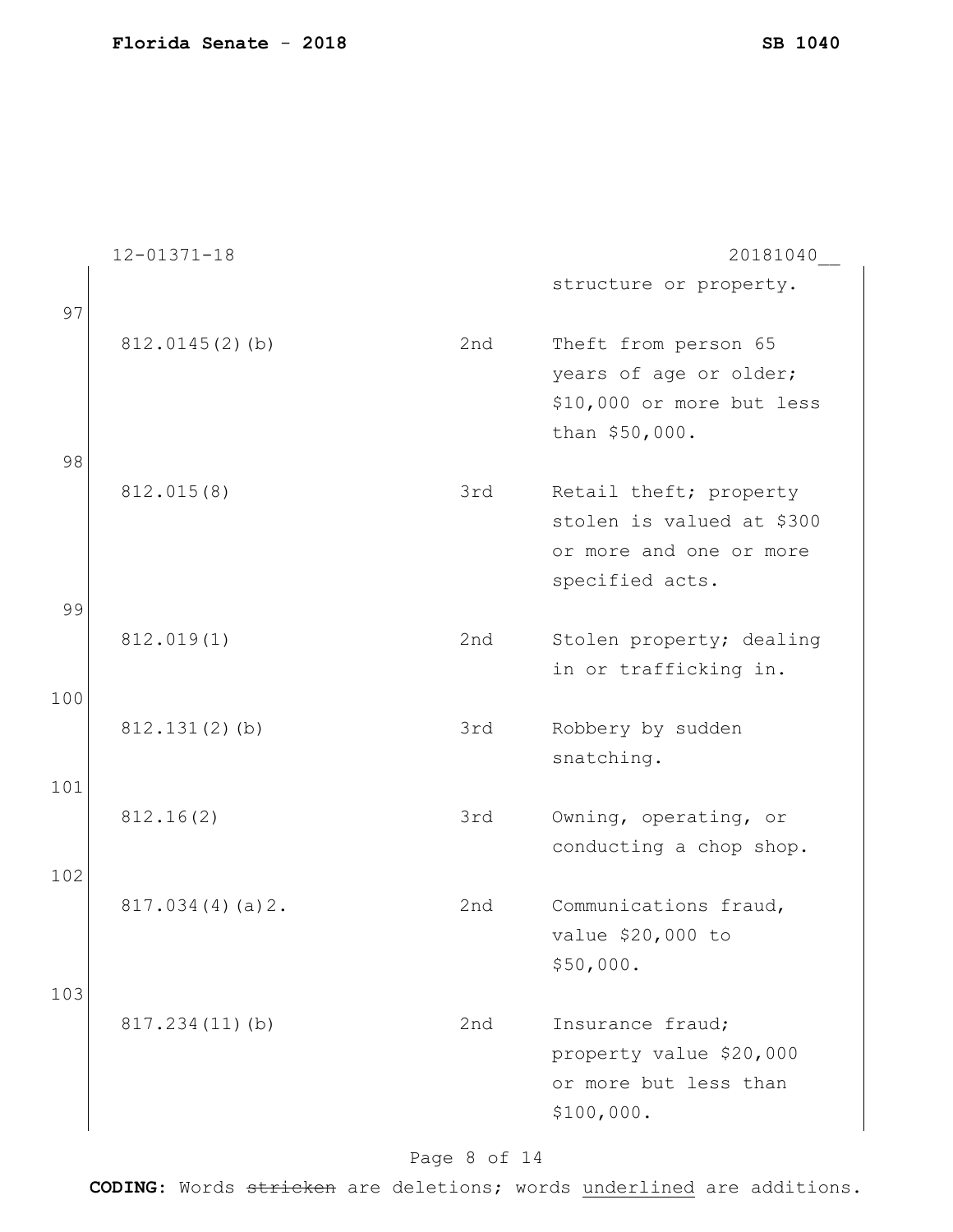|            | $12 - 01371 - 18$                        |     | 20181040                                                                                                                                                                                                                                                      |
|------------|------------------------------------------|-----|---------------------------------------------------------------------------------------------------------------------------------------------------------------------------------------------------------------------------------------------------------------|
| 104        |                                          |     |                                                                                                                                                                                                                                                               |
|            | $817.2341(1)$ ,<br>$(2)$ (a) & $(3)$ (a) | 3rd | Filing false financial<br>statements, making false<br>entries of material fact<br>or false statements<br>regarding property<br>values relating to the<br>solvency of an insuring<br>entity.                                                                   |
| 105        | 817.568(2)(b)                            | 2nd | Fraudulent use of<br>personal identification<br>information; value of<br>benefit, services<br>received, payment<br>avoided, or amount of<br>injury or fraud, \$5,000<br>or more or use of<br>personal identification<br>information of 10 or<br>more persons. |
| 106<br>107 | 817.611(2)(a)                            | 2nd | Traffic in or possess 5<br>to 14 counterfeit credit<br>cards or related<br>documents.                                                                                                                                                                         |
|            | 817.625(2)(b)                            | 2nd | Second or subsequent<br>fraudulent use of                                                                                                                                                                                                                     |

# Page 9 of 14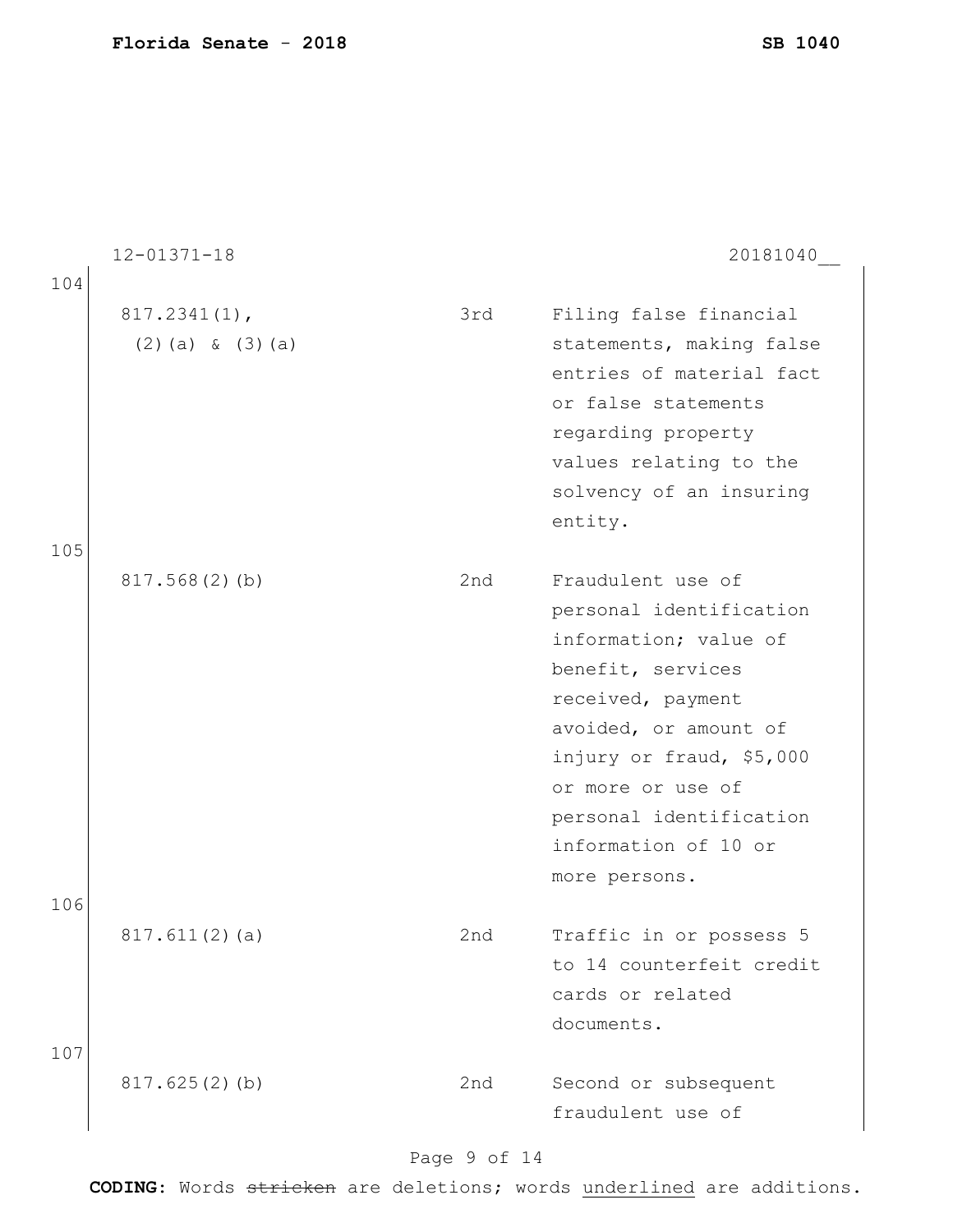|     | $12 - 01371 - 18$ |     | 20181040                                                                                                                                          |
|-----|-------------------|-----|---------------------------------------------------------------------------------------------------------------------------------------------------|
| 108 |                   |     | scanning device,<br>skimming device, or<br>reencoder.                                                                                             |
| 109 | 825.1025(4)       | 3rd | Lewd or lascivious<br>exhibition in the<br>presence of an elderly<br>person or disabled<br>adult.                                                 |
| 110 | 827.071(4)        | 2nd | Possess with intent to<br>promote any photographic<br>material, motion<br>picture, etc., which<br>includes sexual conduct<br>by a child.          |
| 111 | 827.071(5)        | 3rd | Possess, control, or<br>intentionally view any<br>photographic material,<br>motion picture, etc.,<br>which includes sexual<br>conduct by a child. |
|     | 839.13(2)(b)      | 2nd | Falsifying records of an<br>individual in the care<br>and custody of a state<br>agency involving great<br>bodily harm or death.                   |

Page 10 of 14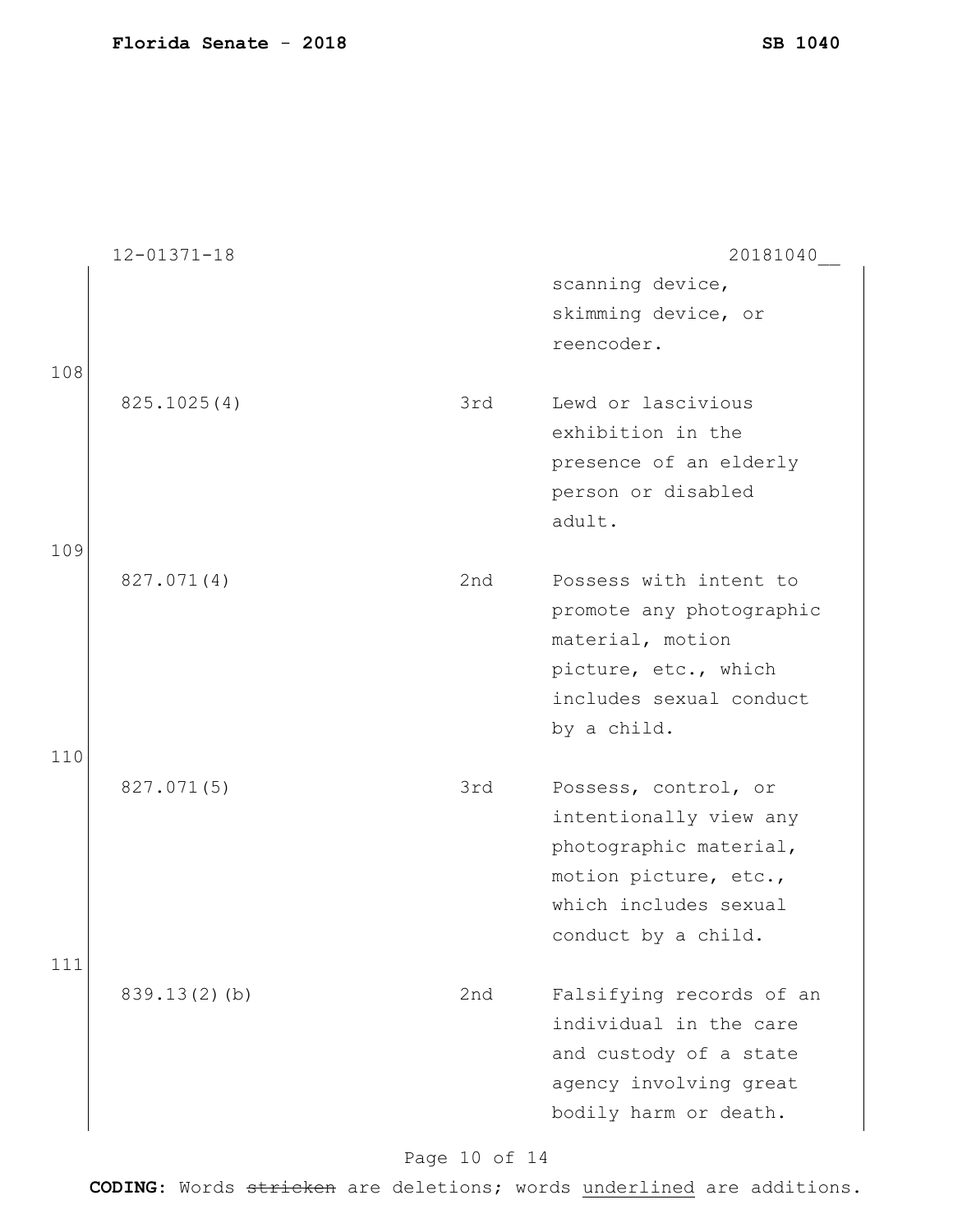|     | $12 - 01371 - 18$ |     | 20181040                 |
|-----|-------------------|-----|--------------------------|
| 112 | 843.01            | 3rd | Resist officer with      |
|     |                   |     | violence to person;      |
|     |                   |     | resist arrest with       |
|     |                   |     | violence.                |
| 113 |                   |     |                          |
|     | 847.0135(5)(b)    | 2nd | Lewd or lascivious       |
|     |                   |     | exhibition using         |
|     |                   |     | computer; offender 18    |
| 114 |                   |     | years or older.          |
|     | 847.0137          | 3rd | Transmission of          |
|     | $(2)$ & $(3)$     |     | pornography by           |
|     |                   |     | electronic device or     |
|     |                   |     | equipment.               |
| 115 |                   |     |                          |
|     | 847.0138          | 3rd | Transmission of material |
|     | $(2)$ & $(3)$     |     | harmful to minors to a   |
|     |                   |     | minor by electronic      |
|     |                   |     | device or equipment.     |
| 116 |                   | 2nd | Encouraging or           |
|     | 874.05(1)(b)      |     | recruiting another to    |
|     |                   |     | join a criminal gang;    |
|     |                   |     | second or subsequent     |
|     |                   |     | offense.                 |
| 117 | 874.05(2)(a)      | 2nd | Encouraging or           |
|     |                   |     | recruiting person under  |
|     |                   |     |                          |

# Page 11 of 14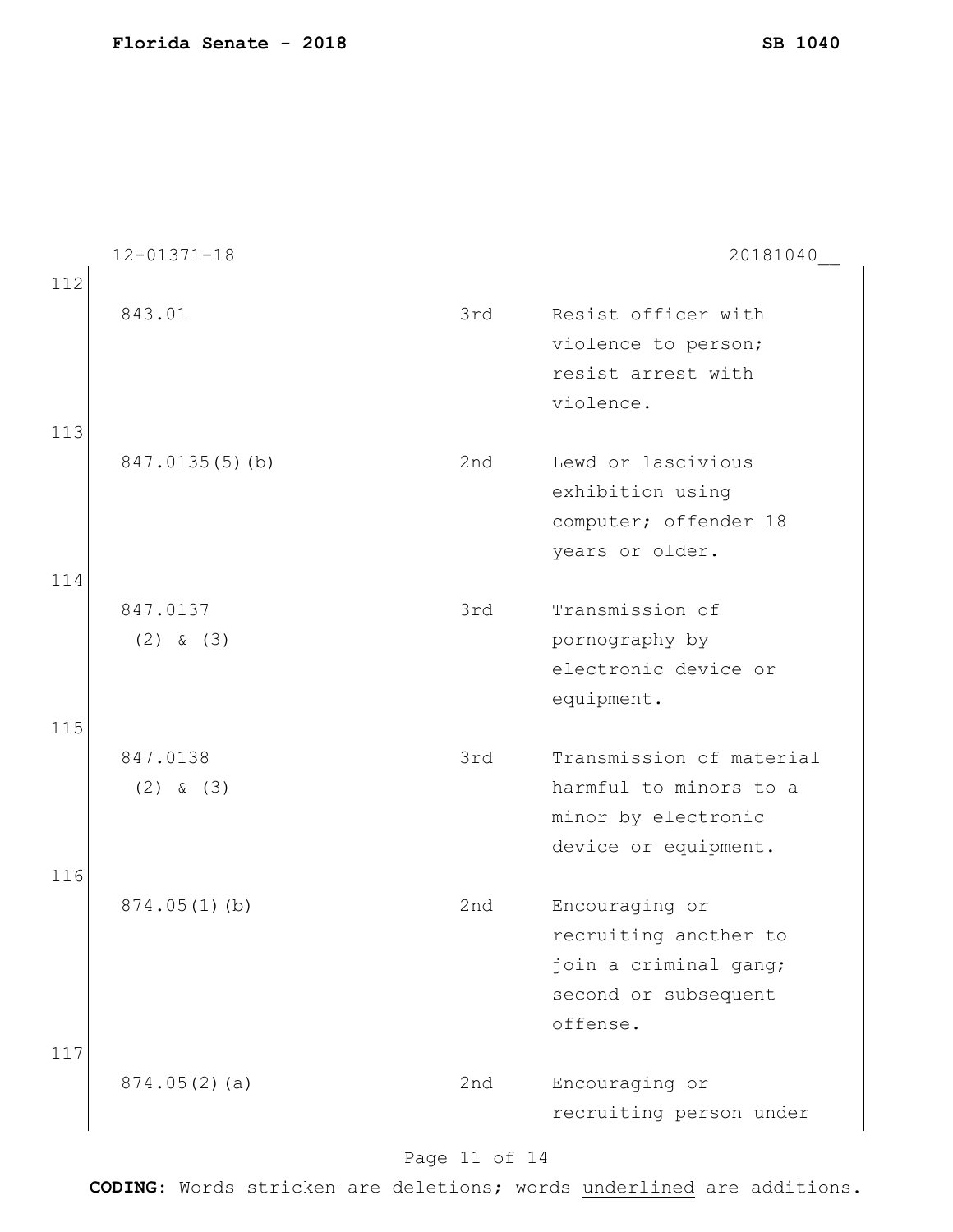|     | $12 - 01371 - 18$ |     | 20181040                         |
|-----|-------------------|-----|----------------------------------|
|     |                   |     | 13 years of age to join          |
|     |                   |     | a criminal gang.                 |
| 118 |                   |     |                                  |
|     | 893.13(1)(a)1.    | 2nd | Sell, manufacture, or            |
|     |                   |     | deliver cocaine (or              |
|     |                   |     | other s. 893.03(1)(a),           |
|     |                   |     | $(1)$ (b), $(1)$ (d), $(2)$ (a), |
|     |                   |     | $(2)$ (b), or $(2)$ (c) 4.       |
|     |                   |     | drugs).                          |
| 119 |                   |     |                                  |
|     | 893.13(1)(c)2.    | 2nd | Sell, manufacture, or            |
|     |                   |     | deliver cannabis (or             |
|     |                   |     | other s. 893.03(1)(c),           |
|     |                   |     | $(2)$ (c) 1., (2) (c) 2.,        |
|     |                   |     | $(2)$ (c) 3., (2) (c) 5.,        |
|     |                   |     | $(2)$ (c) 6., (2) (c) 7.,        |
|     |                   |     | $(2)$ (c) 8., (2) (c) 9., (3),   |
|     |                   |     | or (4) drugs) within             |
|     |                   |     | 1,000 feet of a child            |
|     |                   |     | care facility, school,           |
|     |                   |     | or state, county, or             |
|     |                   |     | municipal park or                |
|     |                   |     | publicly owned                   |
|     |                   |     | recreational facility or         |
|     |                   |     | community center.                |
| 120 |                   |     |                                  |
|     | 893.13(1)(d)1.    | 1st | Sell, manufacture, or            |
|     |                   |     | deliver cocaine (or              |
|     |                   |     | other s. 893.03(1)(a),           |
|     |                   |     |                                  |

# Page 12 of 14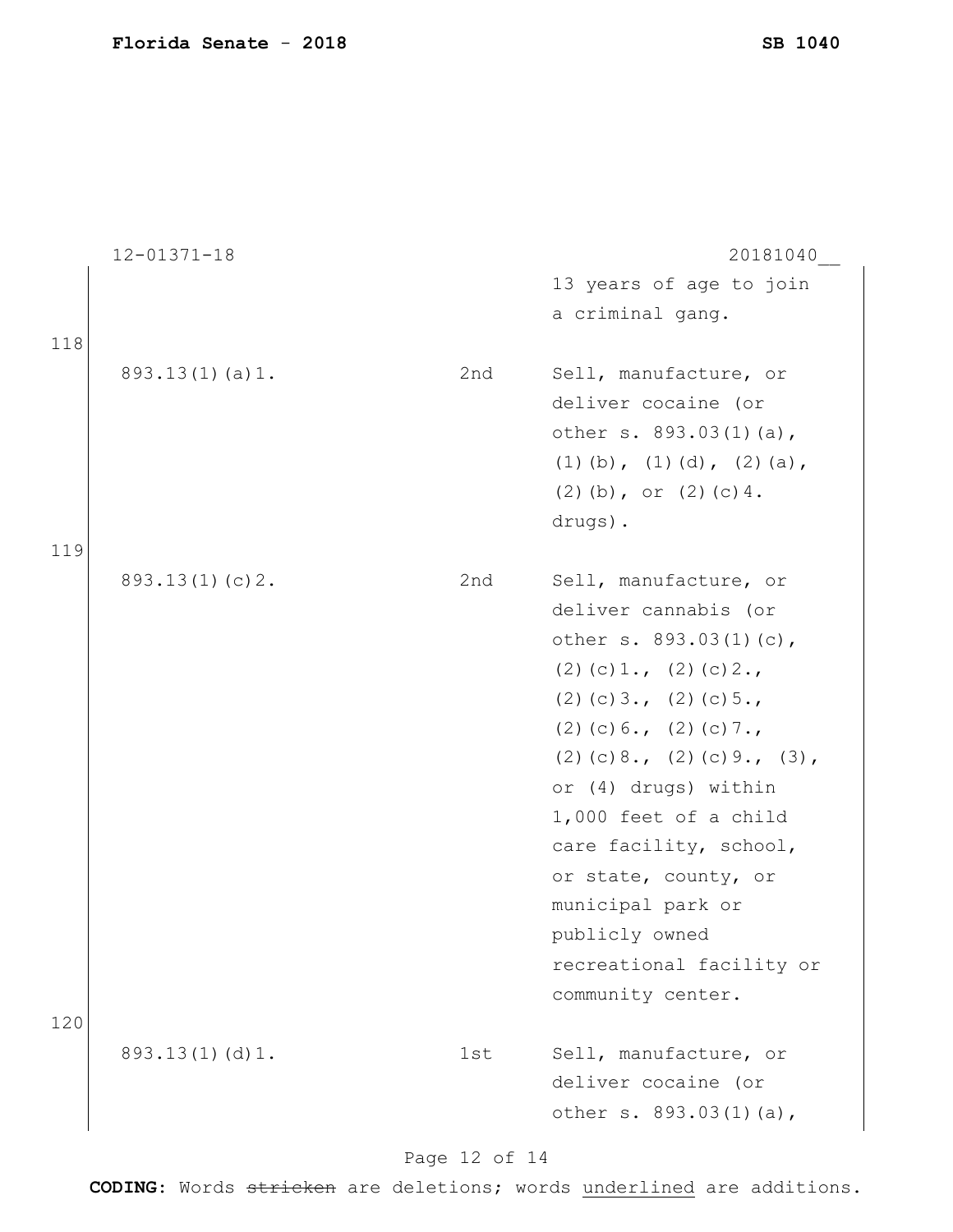12-01371-18 20181040\_\_ (1)(b), (1)(d), (2)(a), (2)(b), or  $(2)(c)4$ . drugs) within 1,000 feet of university. 121 893.13(1)(e)2. 2nd Sell, manufacture, or deliver cannabis or other drug prohibited under s. 893.03(1)(c), (2)(c) $1., (2)(c)2.,$ (2)(c) $3., (2)(c)5.,$ (2)(c)6., (2)(c)7.,  $(2)(c)8., (2)(c)9., (3),$ or (4) within 1,000 feet of property used for religious services or a specified business site. 122 893.13(1)(f)1. 1st Sell, manufacture, or deliver cocaine (or other s. 893.03(1)(a), (1)(b), (1)(d), or  $(2)$  (a),  $(2)$  (b), or  $(2)(c)$ 4. drugs) within 1,000 feet of public housing facility. 123 893.13(4)(b) 2nd Use or hire of minor; deliver to minor other

### Page 13 of 14